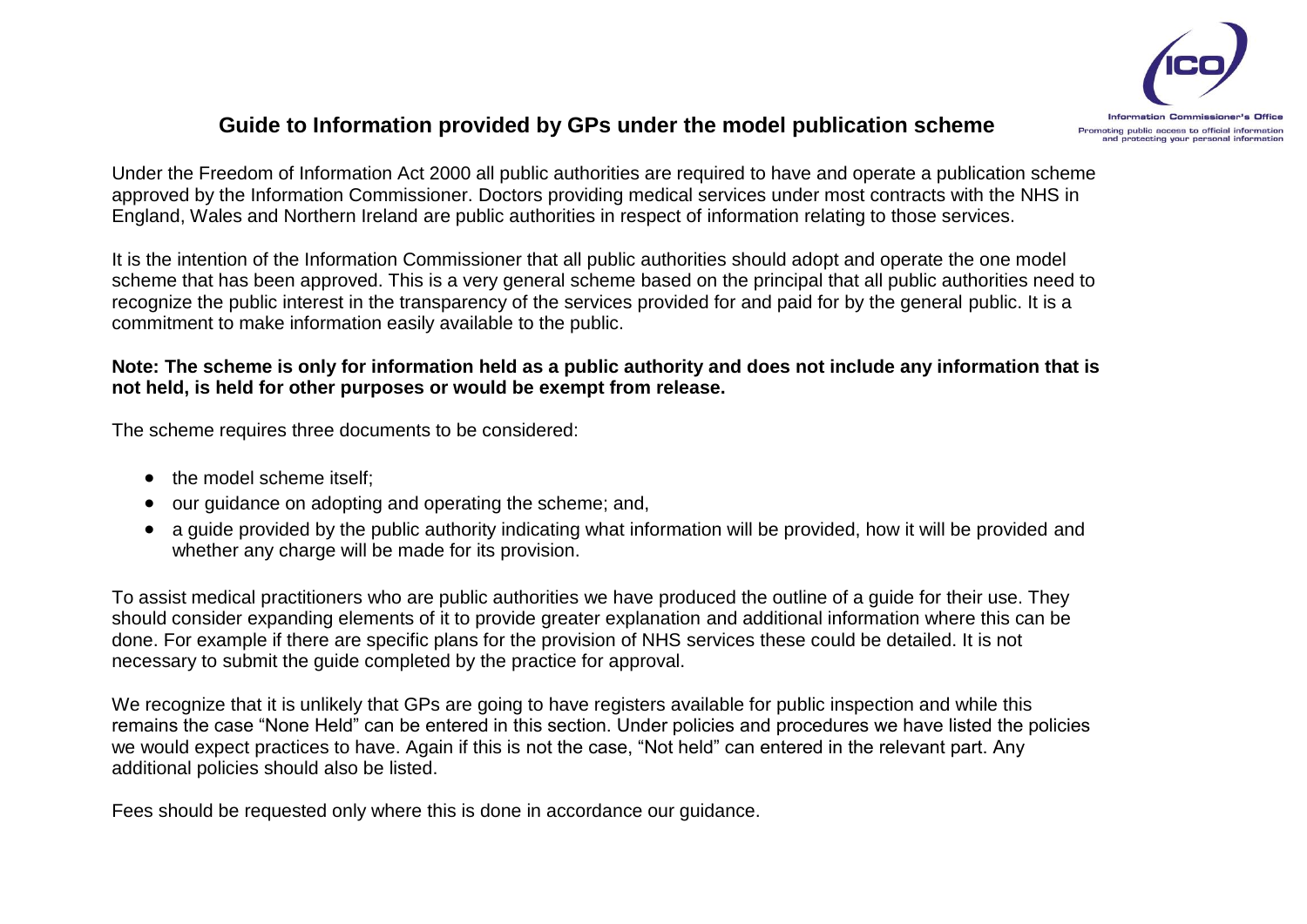## **Information available from (Kings Lane Medical Practice** *providing medical services under contract to the NHS***) under the Freedom of Information Act model publication scheme**

Information covered by this scheme is only about the primary, general or personal medical services we provide under contract to the National Health Service.

| Information to be published                                                   | How the information can       | <b>Cost</b>                                     |
|-------------------------------------------------------------------------------|-------------------------------|-------------------------------------------------|
| This Publication Scheme provides a guide to the services and practitioners    | be obtained                   | If you do not have                              |
| who practice together within the Kings Lane Medical Practice as required by   | Information may be            | Internet access, a single                       |
| the Freedom of Information Act 2000.                                          | downloaded from the Kings     | print-out from the website                      |
| It based on the model publication scheme for general practices produced by    | Lane Medical Practice web     | would be available by<br>post from the Practice |
| the NHS Freedom of Information (FOI) project board and the British Medical    | site: www.kingslane.net       | Manager or by personal                          |
| Association.                                                                  | Otherwise it is available in  | application at the                              |
|                                                                               | hard copy from the Practice   | Practice. The practice                          |
|                                                                               | Manager as indicated for each | charges $35p$ per sheet +                       |
|                                                                               | class of information.         | the cost of postage if<br>required.             |
|                                                                               |                               |                                                 |
| Class1 - Who we are and what we do                                            |                               |                                                 |
| We are a medical centre providing a full range of General Medical Services    |                               |                                                 |
| under contract to the NHS.                                                    |                               |                                                 |
| We are a GP training practice.                                                |                               |                                                 |
|                                                                               |                               |                                                 |
| <b>DOCTORS IN THE PRACTICE</b><br>Dr Denyse Kershaw MB ChB FRCGP - Partner    |                               |                                                 |
| Dr Kershaw has a special interest in Dermatology and Elderly Medicine.        |                               |                                                 |
| Dr Kershaw is a Fellow of the Royal College of General Practitioners and a GP |                               |                                                 |
| Registrar trainer                                                             |                               |                                                 |
|                                                                               |                               |                                                 |
|                                                                               |                               |                                                 |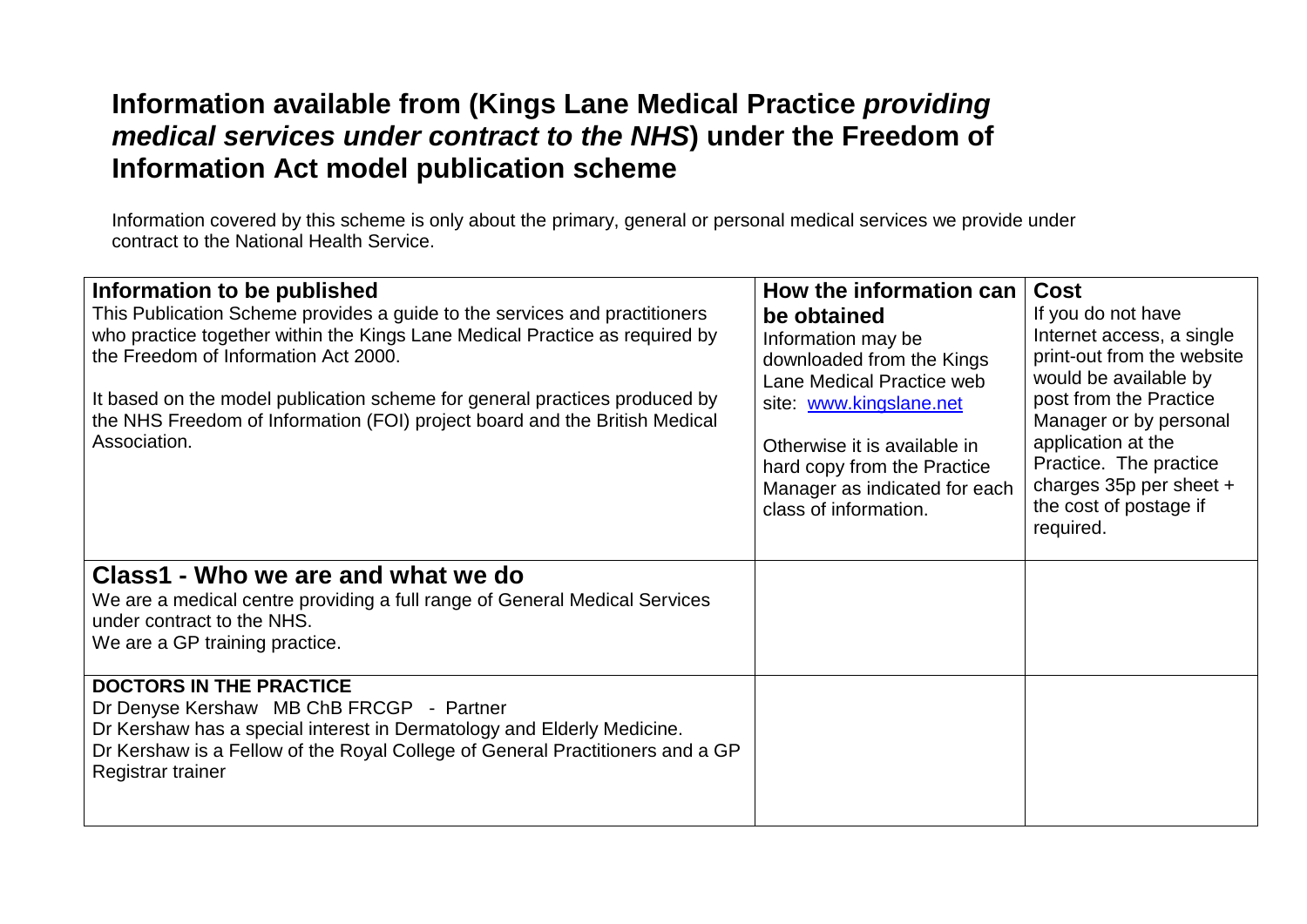| <b>Salaried GPs</b>                                                    |                              |  |
|------------------------------------------------------------------------|------------------------------|--|
| Dr Cathy Hicks MB ChB MRCGP DRCOG DRSH                                 |                              |  |
| Dr Priya Sharma MB ChB DRCOG MRCGP                                     |                              |  |
| Dr Maria Gillon                                                        |                              |  |
| Dr Murray Freeman                                                      |                              |  |
| Dr Tom Hennessy                                                        |                              |  |
| CONTACT DETAILS FOR THE PRACTICE                                       |                              |  |
| <b>Kings Lane Medical Practice</b>                                     |                              |  |
| <b>Higher Bebington Health Centre</b>                                  |                              |  |
| 25 Brackenwood Road                                                    |                              |  |
| <b>Higher Bebington</b>                                                |                              |  |
| Wirral                                                                 |                              |  |
| <b>CH63 2LR</b>                                                        |                              |  |
|                                                                        |                              |  |
| Tel: 0151 608 4347                                                     |                              |  |
| Fax: 0151 608 9095                                                     |                              |  |
| www.Kingslane.net                                                      |                              |  |
| <b>OPENING HOURS</b>                                                   |                              |  |
| Monday, Tuesday. Wednesday, Thursday, Friday:- 8.15am - 6.15pm         |                              |  |
|                                                                        |                              |  |
|                                                                        |                              |  |
| <b>OTHER STAFFING DETAILS</b>                                          |                              |  |
| <b>Mr Robert Howard</b><br>Practice manager                            |                              |  |
| <b>Practice Nurses</b><br>Barbara Goonesinghe RGN<br>Karen McCabe RGN  |                              |  |
|                                                                        |                              |  |
| Administration Team 8 Receptionists 4 Administrators (all part-time)   |                              |  |
| Class 2 – What we spend and how we spend it                            | Upon request to the Practice |  |
| The total income taken from the audited accounts received from the NHS | Manager.                     |  |
| before expenses.                                                       |                              |  |
|                                                                        |                              |  |
|                                                                        |                              |  |
| Total cost to the CCG/NHS England/LHB/HSSB of our contracted services. | Upon request to the Practice |  |
|                                                                        | Manager.                     |  |
|                                                                        |                              |  |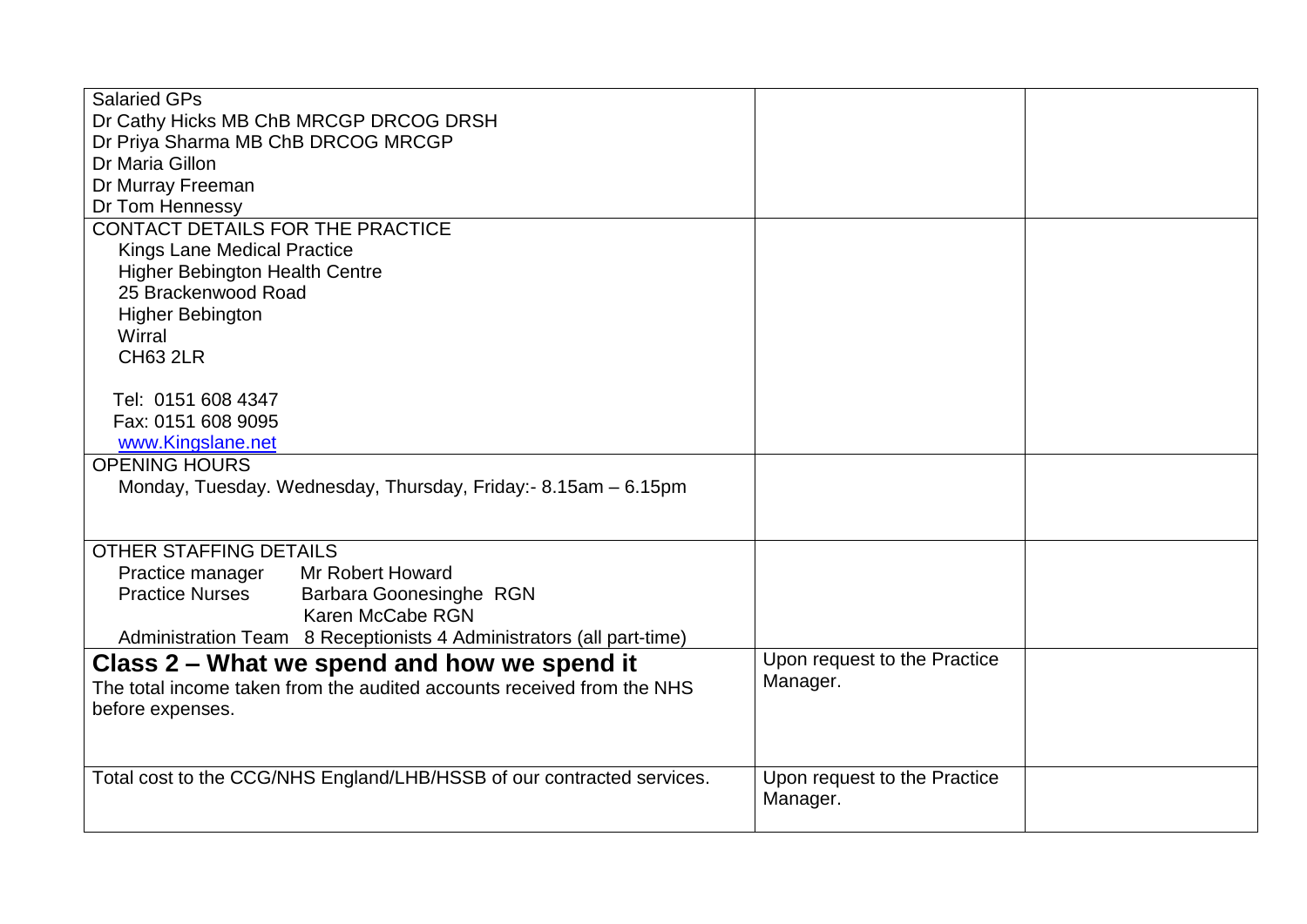| Audit of NHS income                                                                                                                                                                                                                 | Upon request to the Practice<br>Manager. |
|-------------------------------------------------------------------------------------------------------------------------------------------------------------------------------------------------------------------------------------|------------------------------------------|
|                                                                                                                                                                                                                                     |                                          |
| Class 3 – What our priorities are and how we are doing                                                                                                                                                                              |                                          |
| (Strategies and plans, performance indicators, audits, inspections and reviews)                                                                                                                                                     |                                          |
| Our priority is to give provide our patients with the best medical care. We<br>continue to encompass new technologies whilst maintaining traditional family<br>medicine values.                                                     |                                          |
| In August 2012 we moved to a new purpose built medical centre which has<br>enabled us to offer our patients more comprehensive medical services in their<br>local area.                                                             |                                          |
| We also host additional community services eg physiotherapy service,<br>counselling service, podiatry and a midwife led antenatal clinic.                                                                                           |                                          |
|                                                                                                                                                                                                                                     |                                          |
| Plans for the development and provision of NHS services are in line with NHS<br>England and Wirral GP Commissioning Consortium.                                                                                                     |                                          |
|                                                                                                                                                                                                                                     |                                          |
|                                                                                                                                                                                                                                     |                                          |
| Class 4 – How we make decisions<br>The practice has regular practice meetings and two weekly clinical meetings<br>with the community nursing teams involved in our patient's care and decisions<br>are all recorded in the minutes. | Upon request to the Practice<br>Manager. |
| Records of decisions made in the practice affecting the provision of NHS                                                                                                                                                            | Upon request to the Practice             |
|                                                                                                                                                                                                                                     |                                          |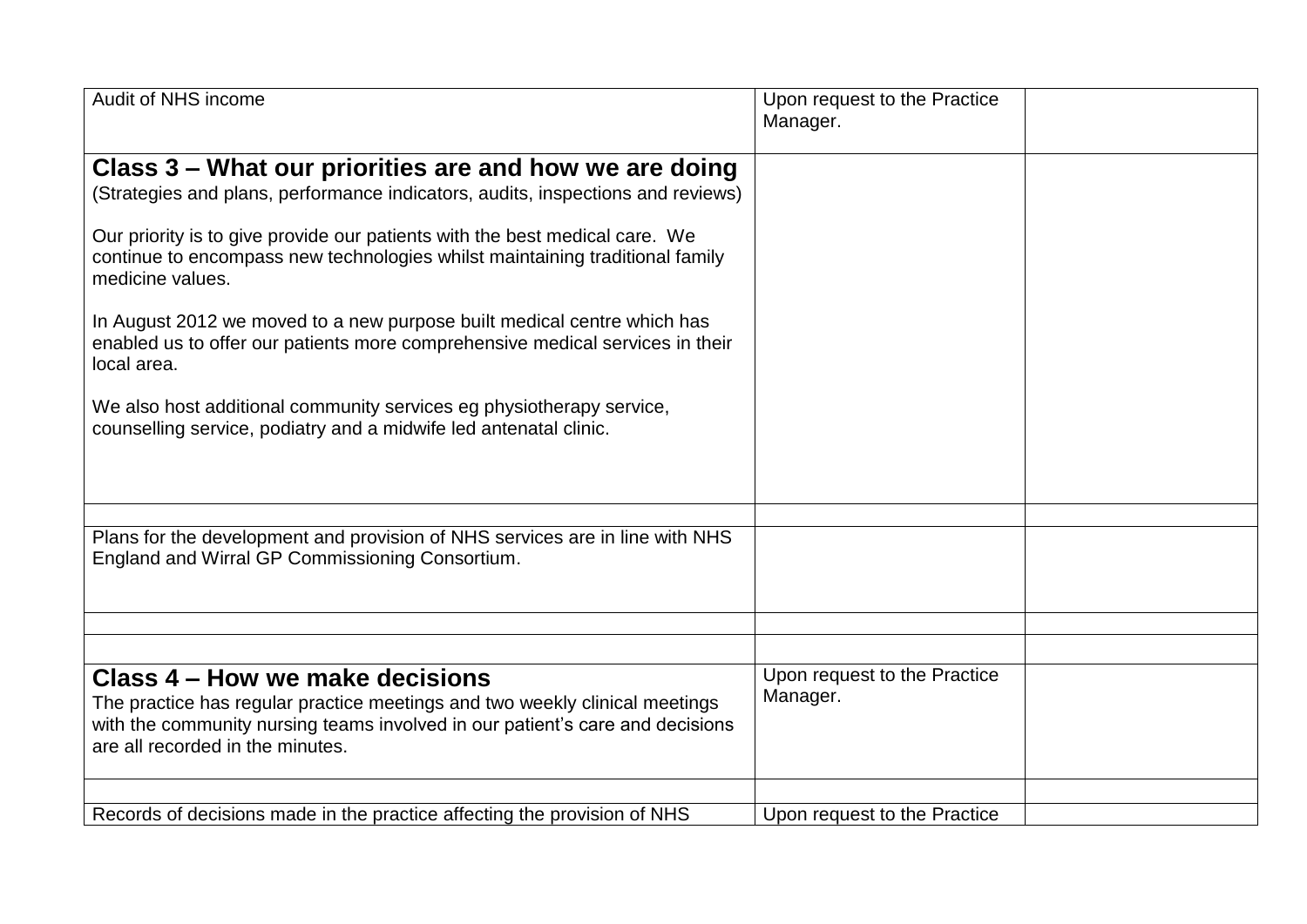| services                                                                                                                                                                                                                                                                                                                                                                                                                                                       | Manager.                                           |  |
|----------------------------------------------------------------------------------------------------------------------------------------------------------------------------------------------------------------------------------------------------------------------------------------------------------------------------------------------------------------------------------------------------------------------------------------------------------------|----------------------------------------------------|--|
| Class 5 – Our policies and procedures<br>We have a full range of protocols, policies and procedures for delivering our<br>services and responsibilities.                                                                                                                                                                                                                                                                                                       | Information on request to the<br>Practice Manager. |  |
| We have a full range of Policies and procedures about the employment of staff<br>Including:<br><b>Equality and Diversity</b>                                                                                                                                                                                                                                                                                                                                   | Information on request to the<br>Practice Manager. |  |
| <b>Health &amp; Safety</b><br>Confidentiality                                                                                                                                                                                                                                                                                                                                                                                                                  |                                                    |  |
| <b>Class 6 – Lists and Registers</b>                                                                                                                                                                                                                                                                                                                                                                                                                           |                                                    |  |
| Currently maintained lists and registers only                                                                                                                                                                                                                                                                                                                                                                                                                  | None held                                          |  |
| Any publicly available register or list (if any are held this should be publicised; in most<br>circumstances existing access provisions will suffice)                                                                                                                                                                                                                                                                                                          |                                                    |  |
|                                                                                                                                                                                                                                                                                                                                                                                                                                                                |                                                    |  |
| Class 7 - The services we offer<br><b>CURRENT INFORMATION ONLY</b><br>The services provided under contract to the NHS<br>A full range of general medical services<br>$\bullet$<br>Child health surveillance and immunisation<br><b>Contraceptive Services</b><br><b>Obstetrics Services</b><br><b>Cervical Smear Tests</b><br><b>Phlebotomy Service</b><br><b>Adult Immunisation</b><br><b>Travel Advice And Vaccines</b><br><b>Asthma Clinic</b><br>$\bullet$ |                                                    |  |